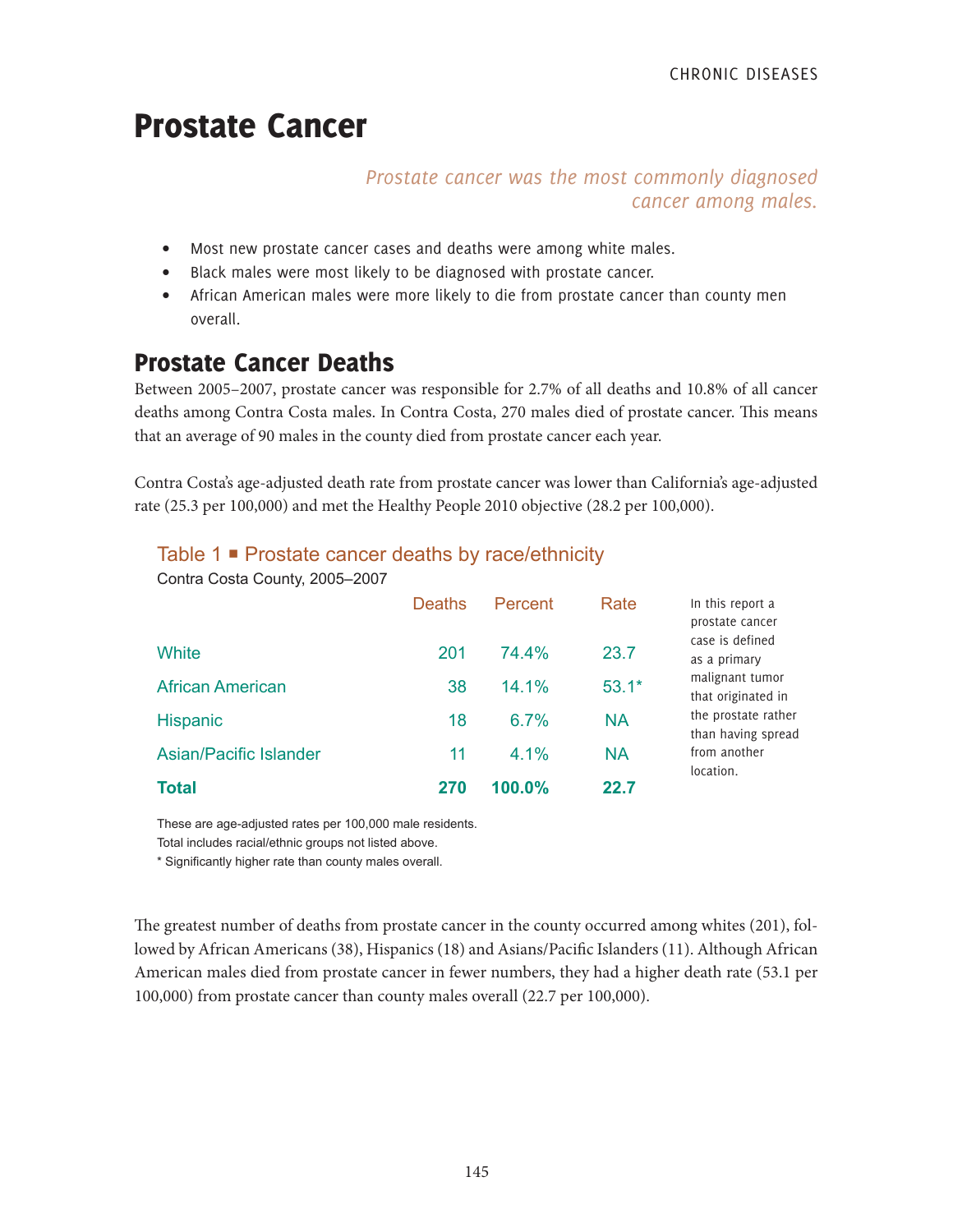|                      | <b>Deaths</b>   | Percent | Rate      | Invasive prostate<br>cancer is cancer                                                            |
|----------------------|-----------------|---------|-----------|--------------------------------------------------------------------------------------------------|
| <b>Walnut Creek</b>  | 50              | 18.5%   | 27.9      | that has spread<br>beyond the tissue<br>where it developed<br>to surrounding,<br>healthy tissue. |
| <b>Richmond</b>      | 36              | 13.3%   | 35.0      |                                                                                                  |
| Concord              | 27              | 10.0%   | 23.0      |                                                                                                  |
| Antioch              | 17              | 6.3%    | <b>NA</b> |                                                                                                  |
| San Pablo            | 12              | 4.4%    | <b>NA</b> |                                                                                                  |
| <b>Pittsburg</b>     | 12 <sub>2</sub> | 4.4%    | <b>NA</b> |                                                                                                  |
| <b>Pleasant Hill</b> | 12              | 4.4%    | <b>NA</b> |                                                                                                  |
| <b>Martinez</b>      | 10              | 3.7%    | <b>NA</b> |                                                                                                  |
| <b>El Cerrito</b>    | 10              | 3.7%    | <b>NA</b> |                                                                                                  |
| <b>Oakley</b>        | 9               | 3.3%    | <b>NA</b> |                                                                                                  |
| <b>Brentwood</b>     | $\overline{7}$  | 2.6%    | <b>NA</b> |                                                                                                  |
| <b>Contra Costa</b>  | 270             | 100.0%  | 22.7      |                                                                                                  |

Table 2 <sup>■</sup> Prostate cancer deaths by selected cities

Contra Costa County, 2005–2007

These are age-adjusted rates per 100,000 male residents.

Contra Costa total includes males from cities not listed above.

The greatest numbers of deaths from prostate cancer occurred among males living in Walnut Creek (50), Richmond (36) and Concord (27). The prostate cancer death rates of these three cities were similar to the county overall rate (22.7 per 100,000). Data at the city level was limited due to small numbers of deaths.

# New Cases

To understand the impact of prostate cancer on the community's health it is important to assess both prostate cancer diagnoses and deaths. Information about prostate cancer deaths indicates the ultimate toll this disease takes on males lives, but many more males develop prostate cancer than die from it. Information about new prostate cancer cases provides a sense of how much and among whom the disease is diagnosed and can highlight the need for prevention, screening and treatment programs.

Between 2003–2007, 3,908 new cases of invasive prostate cancer were diagnosed in Contra Costa—an average of 782 new cases per year. Prostate cancer was the most commonly diagnosed invasive cancer among males in Contra Costa, accounting for approximately one-third (33.5%) of all new invasive cancer cases among males. The age-adjusted rate of new invasive prostate cancer cases was higher in Contra Costa (170.0 per 100,000) than California (146.6 per 100,000).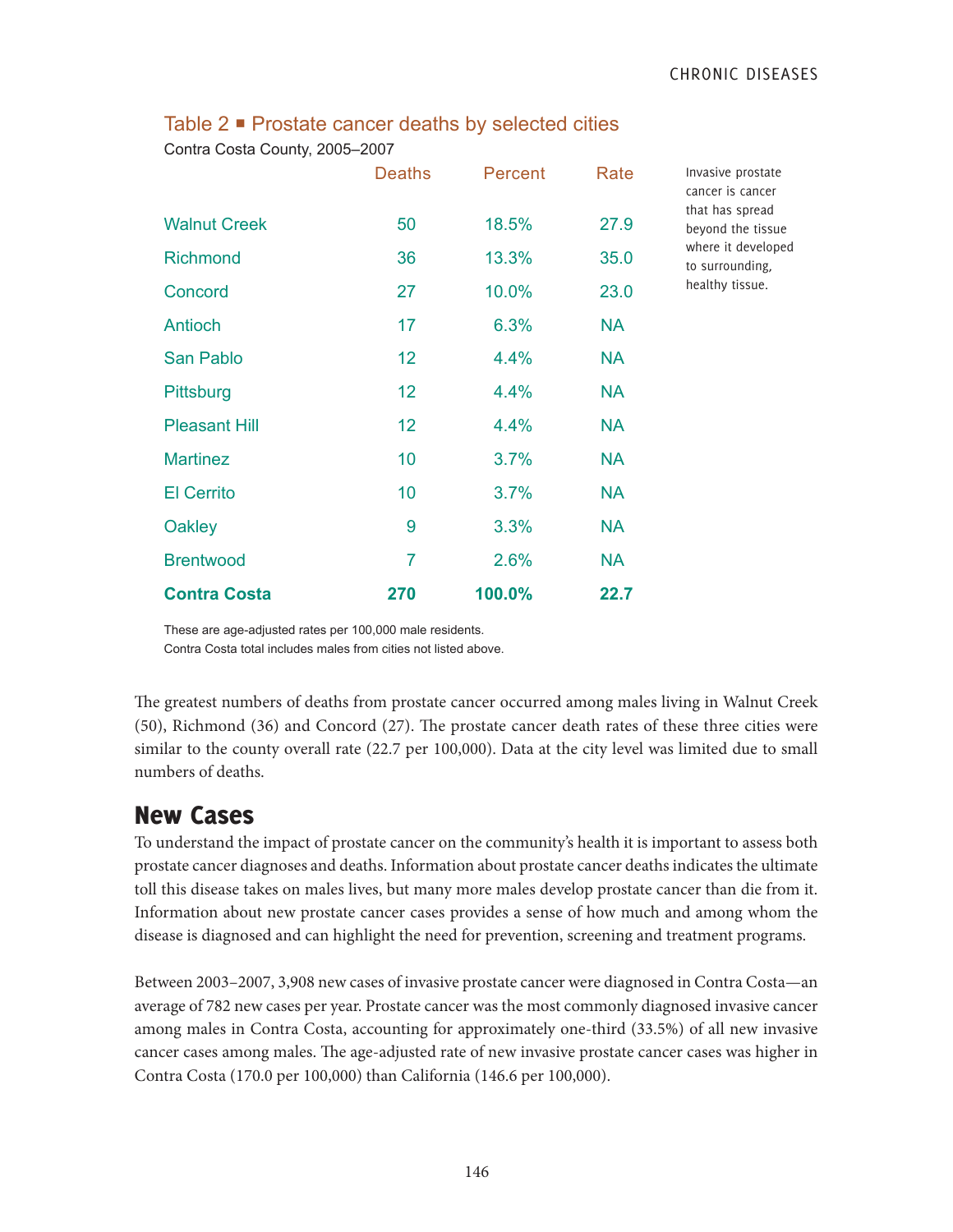The greatest number of new invasive prostate cancer cases in Contra Costa occurred among white males (2,727) followed by black (405), Hispanic (311) and Asian/Pacific Islander (253) males. Although white males accounted for most new invasive prostate cancer cases, black males had the highest rate of new cases (241.5 per 100,000); higher than males in the county overall (170.0 per 100,000) and the other racial/ethnic groups listed in the table. Asian/Pacific Islander males (91.0 per 100,000) experienced the lowest rate of new invasive prostate cancer cases in the county. Hispanic males (143.0 per 100,000) also had a lower rate than males in the county overall.

| Table $3$ $\blacksquare$ New invasive prostate cancer cases by race/ethnicity |               |             |
|-------------------------------------------------------------------------------|---------------|-------------|
| Contra Costa 2003–2007                                                        |               |             |
|                                                                               | Cases Percent | <b>Rate</b> |

| <b>Total</b>           | 3,908 | 100.0%   | 170.0     |
|------------------------|-------|----------|-----------|
| Asian/Pacific Islander | 253   | 6.5%     | $91.0**$  |
| <b>Hispanic</b>        | 311   | $8.0\%$  | $143.0**$ |
| <b>Black</b>           | 405   | $10.4\%$ | $241.5*$  |
| White                  | 2,727 | 69.8%    | 168.3     |

These are age-adjusted rates per 100,000 male residents.

Total includes males in racial/ethnic groups not listed above.

\* Significantly higher rate than county males overall.

\*\* Significantly lower rate than county males overall.

#### **What is prostate cancer?**

The National Cancer Institute defines prostate cancer as "cancer that forms in the tissues of the prostate (a gland in the male reproductive system found below the bladder and in front of the rectum)."<sup>1</sup>

#### **Why is it important?**

Prostate cancer is the most commonly diagnosed cancer and the second leading cause of cancer death among males in Contra Costa<sup>2,3</sup> and the United States.<sup>4</sup>

#### **Who is most impacted?**

In Contra Costa, black/African American males are most likely to be diagnosed with prostate cancer and are more likely to die from the disease than males in the county overall.<sup>2,3</sup> Similar patterns exist at the national level.<sup>5</sup> Although the exact causes of prostate cancer are not known, several factors can increase the chance of developing prostate cancer: older age;<sup>4,6</sup> family history of prostate cancer (i.e., brother or father);<sup>4,6</sup> and some genetic factors.<sup>4</sup> High levels of testosterone and diets high in fat (especially animal fat) may also increase the risk of prostate cancer.6

#### **What can we do about it?**

The survival rate for prostate cancer is quite high. The chance of surviving five years after a prostate cancer diagnosis is 98% for all stages.<sup>7</sup> However, five-year survival is 33% if the cancer has spread to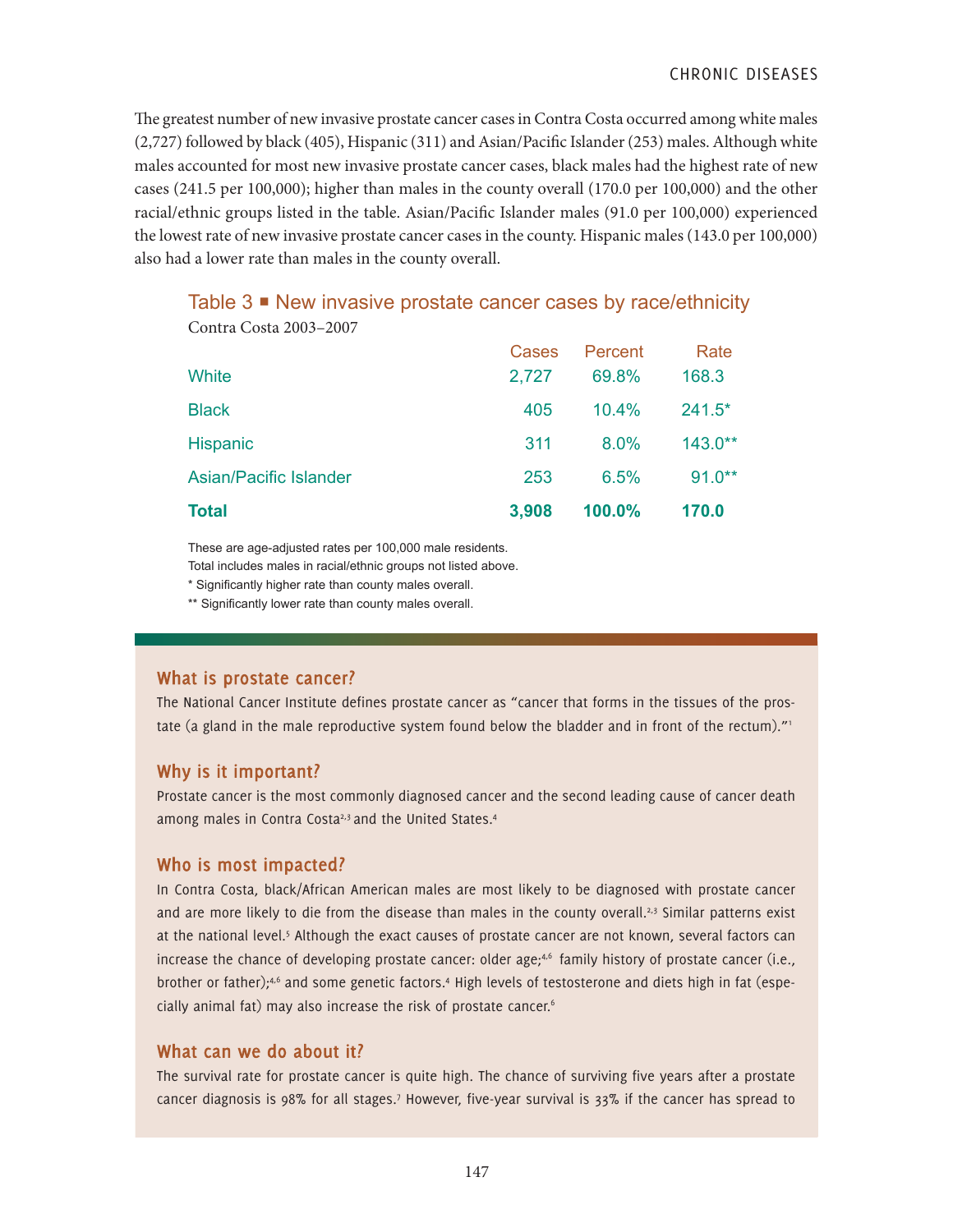other parts of the body.<sup>7</sup> Most prostate cancers are identified early through screening, using the prostate-specific antigen (PSA) test.4

Because many prostate cancers are slow-growing, they may never become life threatening. Screening and treatment do provide benefits for some males who develop prostate cancer, but there is uncertainty about the balance of risk and benefits for the population at large, particularly given the potential side effects of treatment.4 The American Cancer Society suggests that males with at least a 10-year life expectancy who do not have symptoms of prostate cancer work with their health care provider to make an informed decision about whether to be screened.<sup>4</sup> The age at which males should begin receiving information about screening varies depending on their level of risk for prostate cancer—age 40 for men at very high risk; age 50 for men of average risk.4

Males living below the poverty level are less likely to get screened for prostate cancer than their wealthier counterparts.7 Males without insurance or with Medicaid experience later-stage prostate cancer diagnoses compared to patients with private insurance.4 Access to affordable and equitable health insurance and health care services is important for early detection and appropriate treatment of this disease.

#### Data Sources: Prostate Cancer

#### **TABLES**

Tables 1-3: Data presented for Hispanics include Hispanic residents of any race. Data presented for whites, Asians/ Pacific Islanders and African Americans/blacks include non-Hispanic residents. Not all races/ethnicities are shown but all are included in totals for the county, by gender and by city. Counts fewer than five are not shown in order to protect anonymity. Rates were not calculated for any group with fewer than 20 cases due to unstable estimates.

Tables 1-2: These tables include total deaths and age-adjusted average annual death rates per 100,000 residents for 2005 through 2007. Mortality data from the California Department of Public Health (CDPH), www.cdph.ca.gov/, Center for Health Statistics' Death Statistical Master File, 2005-2007. Any analyses or interpretations of the data were reached by the Community Health Assessment, Planning and Evaluation (CHAPE) Unit of Contra Costa Health Services and not the CDPH.

ICD10 coding for malignant neoplasm of the prostate (ICD C61) from the Centers for Disease Control and Prevention National Center for Health Statistics, available online at: http://www.cdc.gov/nchs/data/nvsr/nvsr50/nvsr50\_16.pdf.

Population estimates for Contra Costa and its subpopulations (by age, gender, race/ethnicity, city/census place) for 2005-2007 were provided by the Urban Strategies Council, Oakland, CA. January, 2010. Data sources used to create these estimates included: U.S. Census 2000, Neilsen Claritas 2009, Association of Bay Area Governments (ABAG) 2009 Projections, and California Department of Finance Population Estimates for Cities, Counties and the State 2001-2009, with 2000 Benchmark.

California population estimate for state level rate from the State of California, Department of Finance, E-4 Population Estimates for Cities, Counties and the State, 2001–2009, with 2000 Benchmark. Sacramento, California, May 2009.

Healthy People 2010 objectives from the US Department of Health and Human Services' Office of Disease Prevention and Health Promotion, available online at http://www.healthypeople.gov/